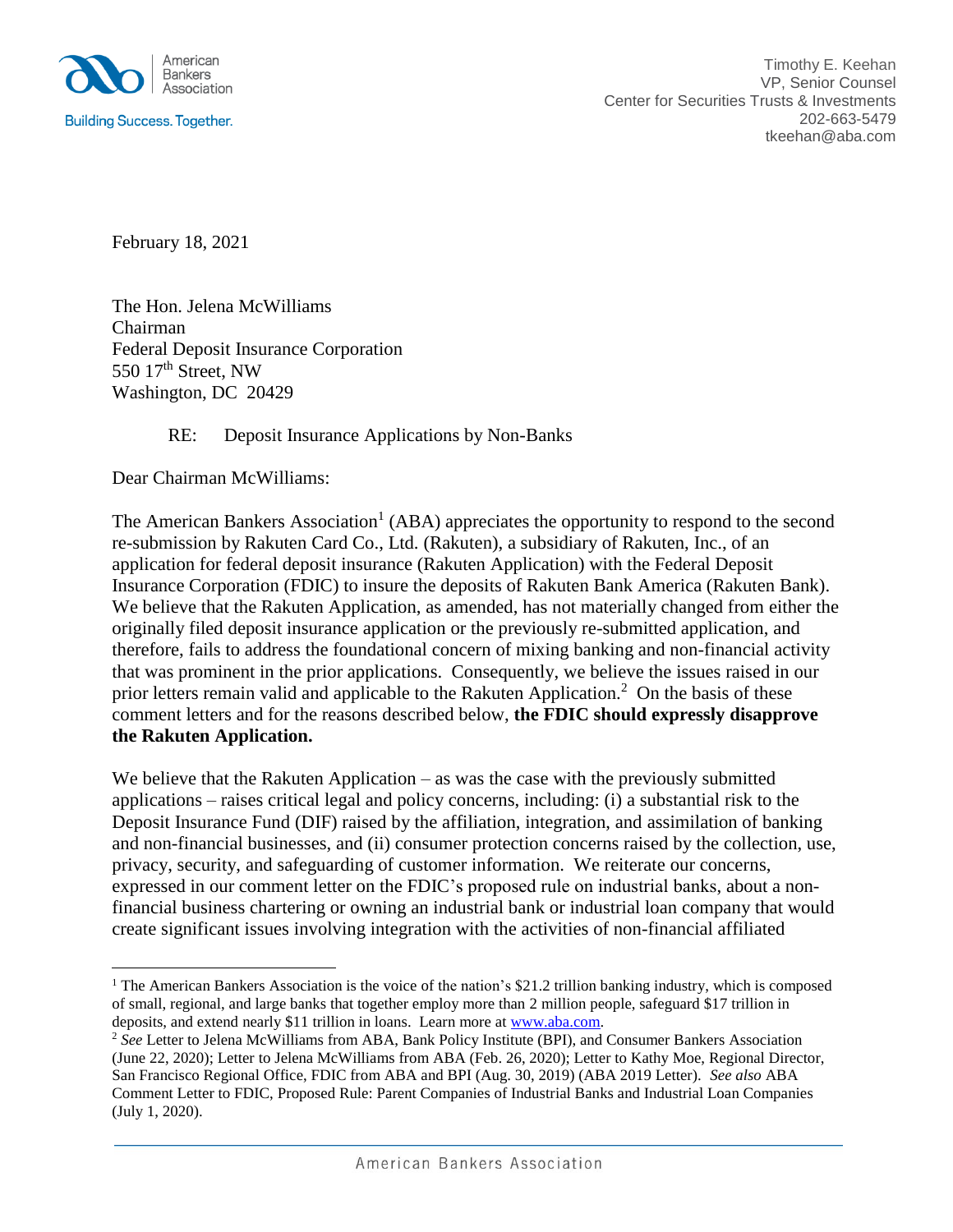entities, competitive concerns with the communities that would be served, and consumer protection issues raised by the gathering and use of customer data.<sup>3</sup>

The modifications made from the original and re-submitted applications in the Rakuten Application are largely cosmetic and temporary, 4 leaving undisturbed the embedded and interdependent relationships between Rakuten Bank and its non-financial affiliates. Rakuten's pledge to abide by the recently finalized FDIC rule that mandates certain commitments from parent companies of ILCs appears nothing more than a feint to demonstrate compliance with capital, liquidity, and source-of-strength requirements; it does not address or resolve the financial/non-financial inter-affiliation and consumer data protection issues.<sup>5</sup> The Rakuten Application makes clear that Rakuten Bank's business would remain closely integrated with, and reliant on, the parent company's "ecosystem."<sup>6</sup> This level of dependence exposes Rakuten Bank to the heightened risks of an intensely competitive and rapidly evolving e-commerce market in which the parent company and its non-financial affiliates operate, and indeed, raises doubts over whether Rakuten Bank presents a viable business model on a stand-alone basis, an issue of express concern to the FDIC.<sup>7</sup>

As we stated in our letter of August 30, 2019, "the [Rakuten] Application presents substantial concerns regarding the affiliation of banking and non-financial businesses, the separation of which is a core principle in the structure of financial services regulation in the United States."<sup>8</sup> Questions of mixing banking and non-financial commerce, particularly powered by data sharing across an enterprise, continue to raise serious policy questions as well as considerations over the role of federal deposit insurance, as the FDIC itself has acknowledged.<sup>9</sup> Given the above factors, we believe that the FDIC should not approve any new deposit insurance application that allows a non-financial company to own or control an ILC.

 $\overline{a}$ <sup>3</sup> *See* 85 Fed. Reg. 17,771 (2020).

<sup>&</sup>lt;sup>4</sup> The Rakuten Application states that Rakuten Bank will provide consumer deposits (NOW, savings, and time accounts) and consumer credit cards during its three-year de novo period. *See* Rakuten Application (Jan. 15, 2021) at 3.

<sup>5</sup> *See* FDIC Final Rule, Parent Companies of Industrial Banks and Industrial Loan Companies (Dec. 15, 2020) (Final Rule). The Final Rule generally codifies existing FDIC supervisory policies and practices on the regulation of ILCs and their parent companies. The Final Rule, however, does not address the integration of an ILC subsidiary's activities with those of its non-financial affiliates. Furthermore, although the Final Rule provides for an ILC parent company's *reporting* to the FDIC of its "[s]ystems for protecting the security, confidentiality, and integrity of consumer and nonpublic personal information," the FDIC has no authority to supervise or examine the consumer data activities of the parent company and its nonfinancial subsidiaries. *See* Final Rule.

<sup>6</sup> *See* Rakuten Application at 2.

<sup>7</sup> *See Deposit Insurance Applications Procedures Manual Supplement – Applications from Non-Bank and Non-Community Bank Applicants* (*FDIC Manual*), p. 8.

<sup>8</sup> *See* ABA 2019 Letter, *supra*.

<sup>9</sup> *See* Statement of FDIC Chairman Jelena McWilliams on the Notice of Proposed Rulemaking: Parent Companies of Industrial Banks and Industrial Loan Companies (March 17, 2020) ("Questions about the mixing of banking and commerce, and the ability of banks to affiliate with nonfinancial firms, involve complicated policy trade-offs that are best addressed by Congress."); *See FDIC Manual, supra* ("Risk to the [Deposit Insurance Fund] increases as the degree of dependence on the parent company or affiliates expands, particularly with respect to the primary business functions of the proposed institution."). *See also* Note, "Fintech Industrial Banks and Beyond: How Banking Innovations Affect the Federal Safety Net, *Fordham Journal of Corporate & Financial Law* (2018).